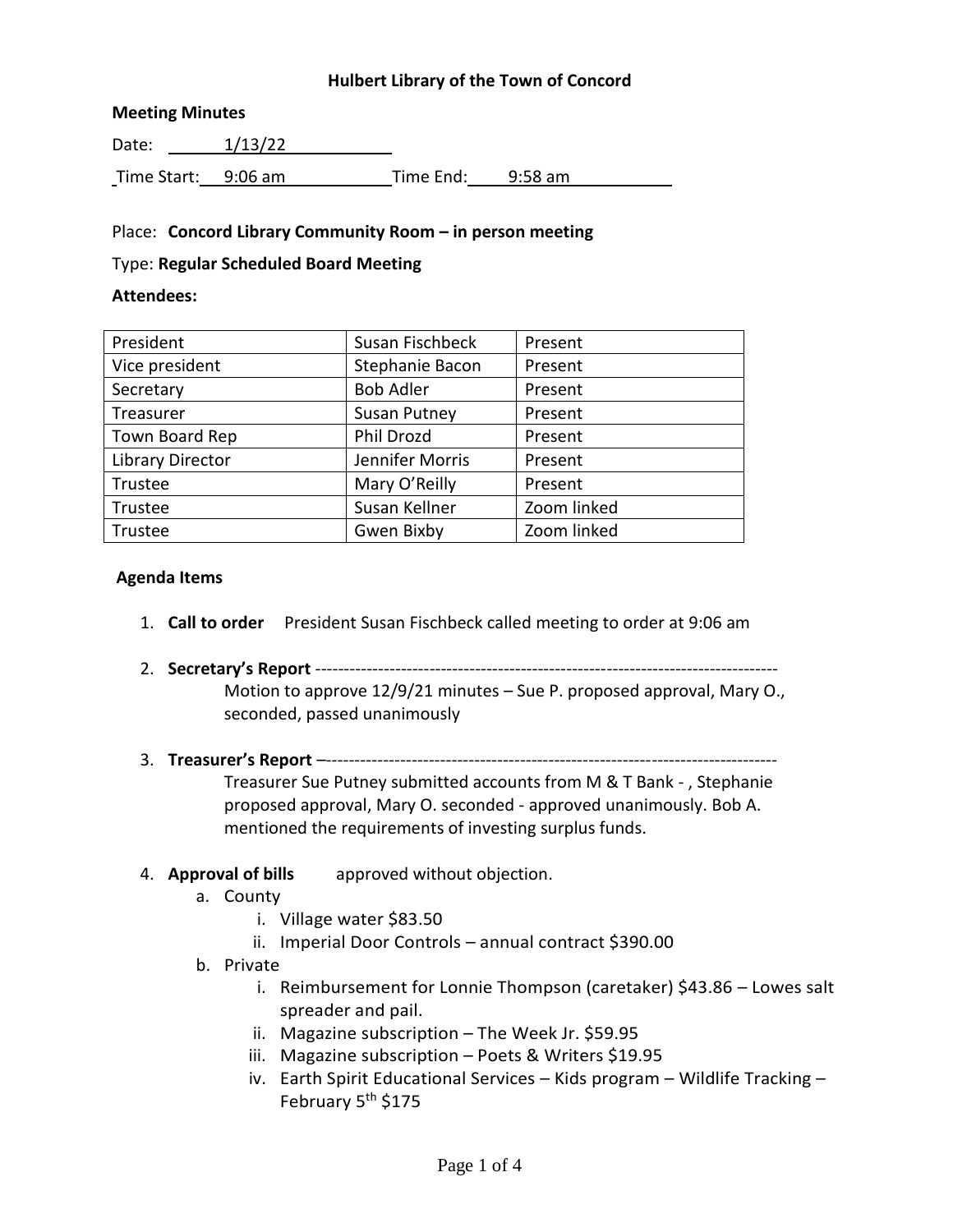c. Lighting bill – we have purchased replacement bulbs for existing fixtures in the amount of \$247.75 from Graybar – this bill is to be submitted to Erie County for reimbursement to internal account.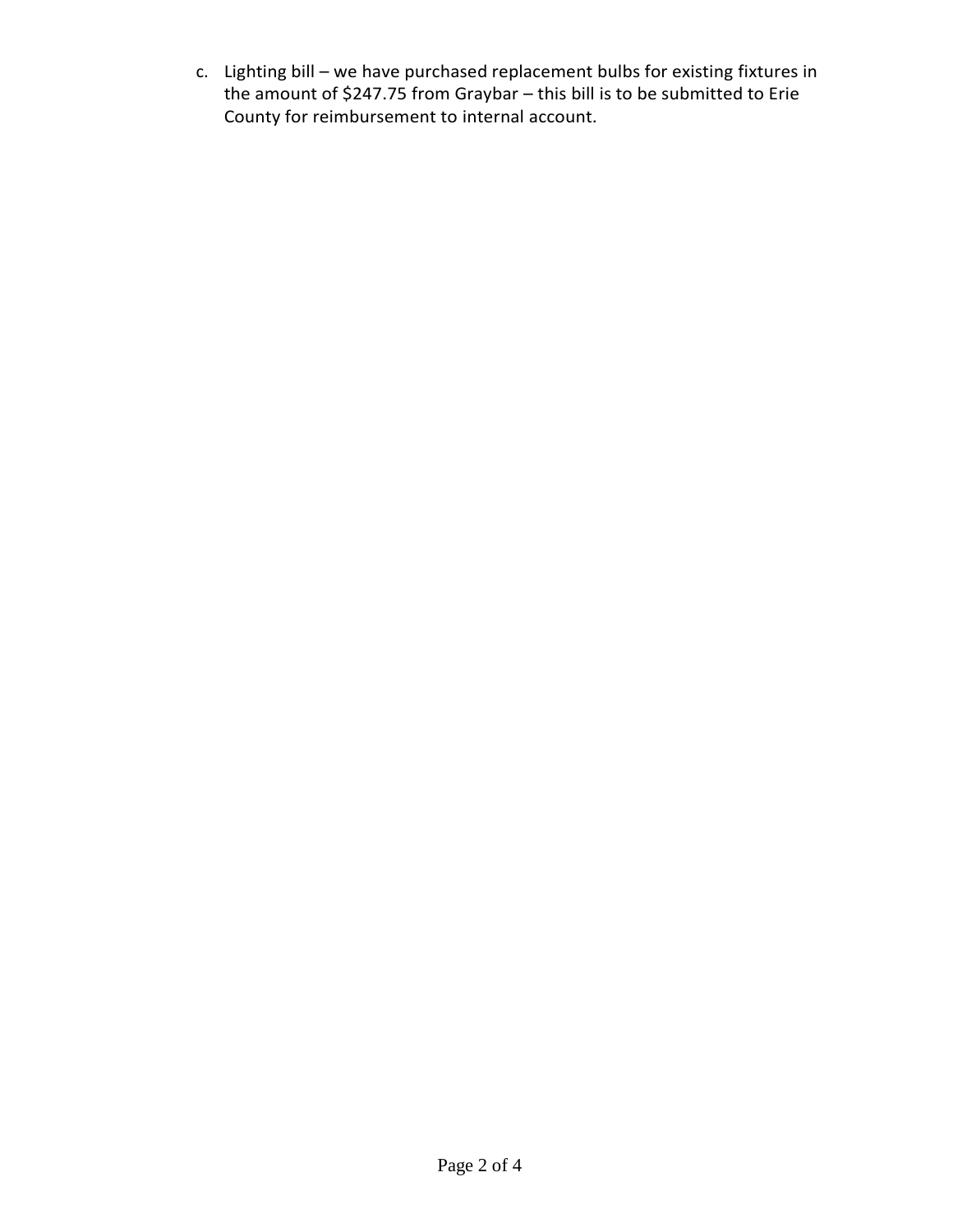**5. Town Board Report --------------------------------------------------------------------------------**

Phil Drozd reported that

- Town of Concord meeting is tonight requires an amended MOU between the Library Board and the Town of Concord – will be amended and signed.
- Mentioned that the electric bill for the library will be turned back to Erie County for payment in the future.
- **6. Committee work-------------------------------------------------------------------------------------**

It is agreed that the following committees will have regular reports for future board meetings:

Finance – meets quarterly Building and grounds – meets quarterly or as needed Strategic planning – tentatively will meet on March 19, 2022 9 – 11 or 12. Personnel – meets to evaluate Director or as needed

**7. Correspondence ------------------------------------------------------------------------------------**

Donations in memory of Deb Eisenhard – thank you letters \$125 donation from Mary Stuart – thank you letter

### **8. Library Director's Report**

- Director's Report attached
- Volunteer patron Roberto Petrilli is teaching Spanish to children, 3-4 families are participating
- Erie County budget has passed with an additional allocation of \$2,000 for Hulbert Library from Legislator John Mills

## 9. **Old Business** –

Discussed Strategic Plan adoption of.

### **10. New Business**

- **11.** Next meeting date and time: **February 10, 2022 at 9 am**
- 12. Adjournment Meeting was adjourned at 9:58 am